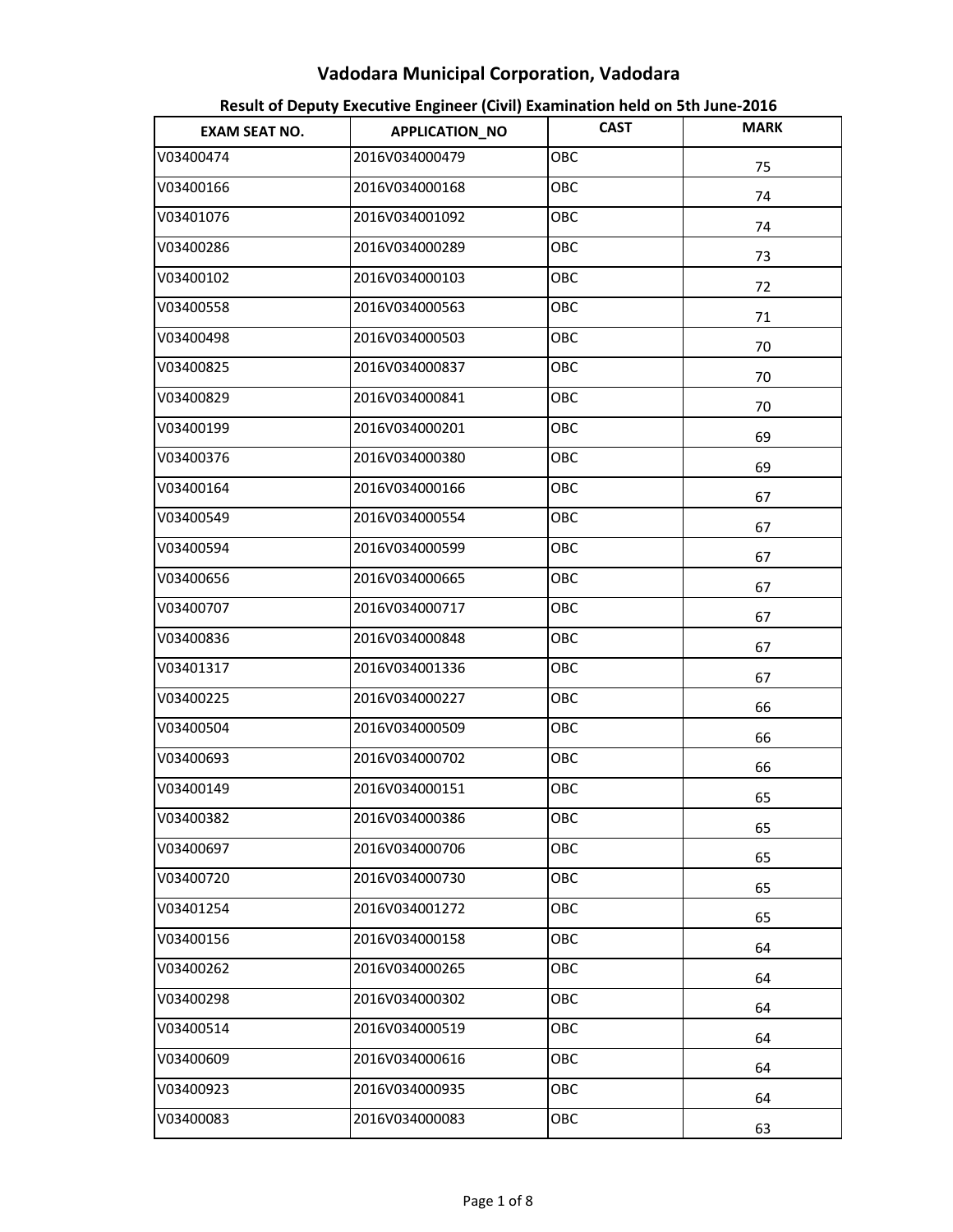| <b>EXAM SEAT NO.</b> | APPLICATION_NO | <b>CAST</b> | <b>MARK</b> |
|----------------------|----------------|-------------|-------------|
| V03400113            | 2016V034000114 | OBC         | 63          |
| V03400758            | 2016V034000770 | OBC         | 63          |
| V03400049            | 2016V034000049 | OBC         | 62          |
| V03400080            | 2016V034000080 | OBC         | 62          |
| V03400106            | 2016V034000107 | OBC         | 62          |
| V03400214            | 2016V034000216 | OBC         | 62          |
| V03400326            | 2016V034000330 | OBC         | 62          |
| V03400527            | 2016V034000532 | OBC         | 62          |
| V03400891            | 2016V034000903 | OBC         | 62          |
| V03401017            | 2016V034001030 | OBC         | 62          |
| V03401205            | 2016V034001222 | OBC         | 62          |
| V03400578            | 2016V034000583 | OBC         | 61          |
| V03400584            | 2016V034000589 | OBC         | 61          |
| V03400695            | 2016V034000704 | OBC         | 61          |
| V03400830            | 2016V034000842 | OBC         | 61          |
| V03400926            | 2016V034000938 | OBC         | 61          |
| V03401150            | 2016V034001166 | OBC         | 61          |
| V03401271            | 2016V034001289 | OBC         | 61          |
| V03400304            | 2016V034000308 | OBC         | 60          |
| V03400685            | 2016V034000694 | OBC         | 60          |
| V03400718            | 2016V034000728 | OBC         | 60          |
| V03400726            | 2016V034000736 | OBC         | 60          |
| V03400765            | 2016V034000777 | OBC         | 60          |
| V03400885            | 2016V034000897 | OBC         | 60          |
| V03400101            | 2016V034000102 | OBC         | 59          |
| V03400328            | 2016V034000332 | OBC         | 59          |
| V03400367            | 2016V034000371 | OBC         | 59          |
| V03400038            | 2016V034000038 | OBC         | 58          |
| V03400267            | 2016V034000270 | OBC         | 58          |
| V03400525            | 2016V034000530 | OBC         | 58          |
| V03400550            | 2016V034000555 | OBC         | 58          |
| V03400776            | 2016V034000788 | OBC         | 58          |
| V03400895            | 2016V034000907 | OBC         | 58          |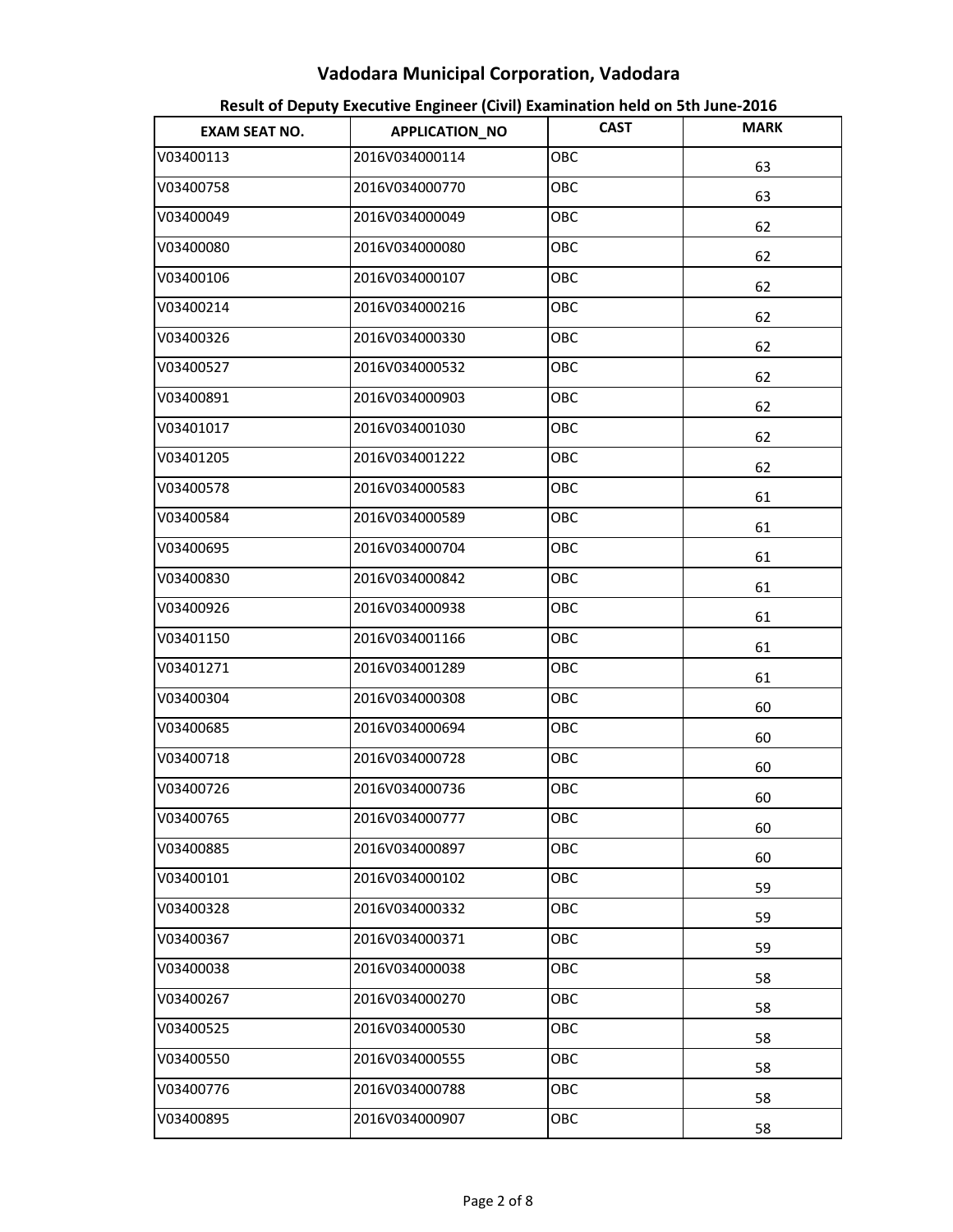| <b>EXAM SEAT NO.</b> | APPLICATION_NO | <b>CAST</b> | <b>MARK</b> |
|----------------------|----------------|-------------|-------------|
| V03400964            | 2016V034000976 | OBC         | 58          |
| V03400994            | 2016V034001006 | OBC         | 58          |
| V03400253            | 2016V034000256 | OBC         | 57          |
| V03400280            | 2016V034000283 | OBC         | 57          |
| V03400432            | 2016V034000436 | OBC         | 57          |
| V03400484            | 2016V034000489 | OBC         | 57          |
| V03400731            | 2016V034000741 | OBC         | 57          |
| V03400791            | 2016V034000803 | OBC         | 57          |
| V03400839            | 2016V034000851 | OBC         | 57          |
| V03400900            | 2016V034000912 | OBC         | 57          |
| V03401011            | 2016V034001024 | OBC         | 57          |
| V03401180            | 2016V034001197 | OBC         | 57          |
| V03401274            | 2016V034001292 | OBC         | 57          |
| V03400394            | 2016V034000398 | OBC         | 56          |
| V03400674            | 2016V034000683 | OBC         | 56          |
| V03400831            | 2016V034000843 | OBC         | 56          |
| V03400868            | 2016V034000880 | OBC         | 56          |
| V03400920            | 2016V034000932 | OBC         | 56          |
| V03400953            | 2016V034000965 | OBC         | 56          |
| V03401014            | 2016V034001027 | OBC         | 56          |
| V03401074            | 2016V034001090 | OBC         | 56          |
| V03401187            | 2016V034001204 | OBC         | 56          |
| V03400301            | 2016V034000305 | OBC         | 55          |
| V03400412            | 2016V034000416 | OBC         | 55          |
| V03400480            | 2016V034000485 | OBC         | 55          |
| V03400592            | 2016V034000597 | OBC         | 55          |
| V03400897            | 2016V034000909 | OBC         | 55          |
| V03400950            | 2016V034000962 | <b>OBC</b>  | 55          |
| V03401015            | 2016V034001028 | OBC         | 55          |
| V03401127            | 2016V034001143 | <b>OBC</b>  | 55          |
| V03401279            | 2016V034001297 | OBC         | 55          |
| V03400226            | 2016V034000228 | OBC         | 54          |
| V03400344            | 2016V034000348 | OBC         | 54          |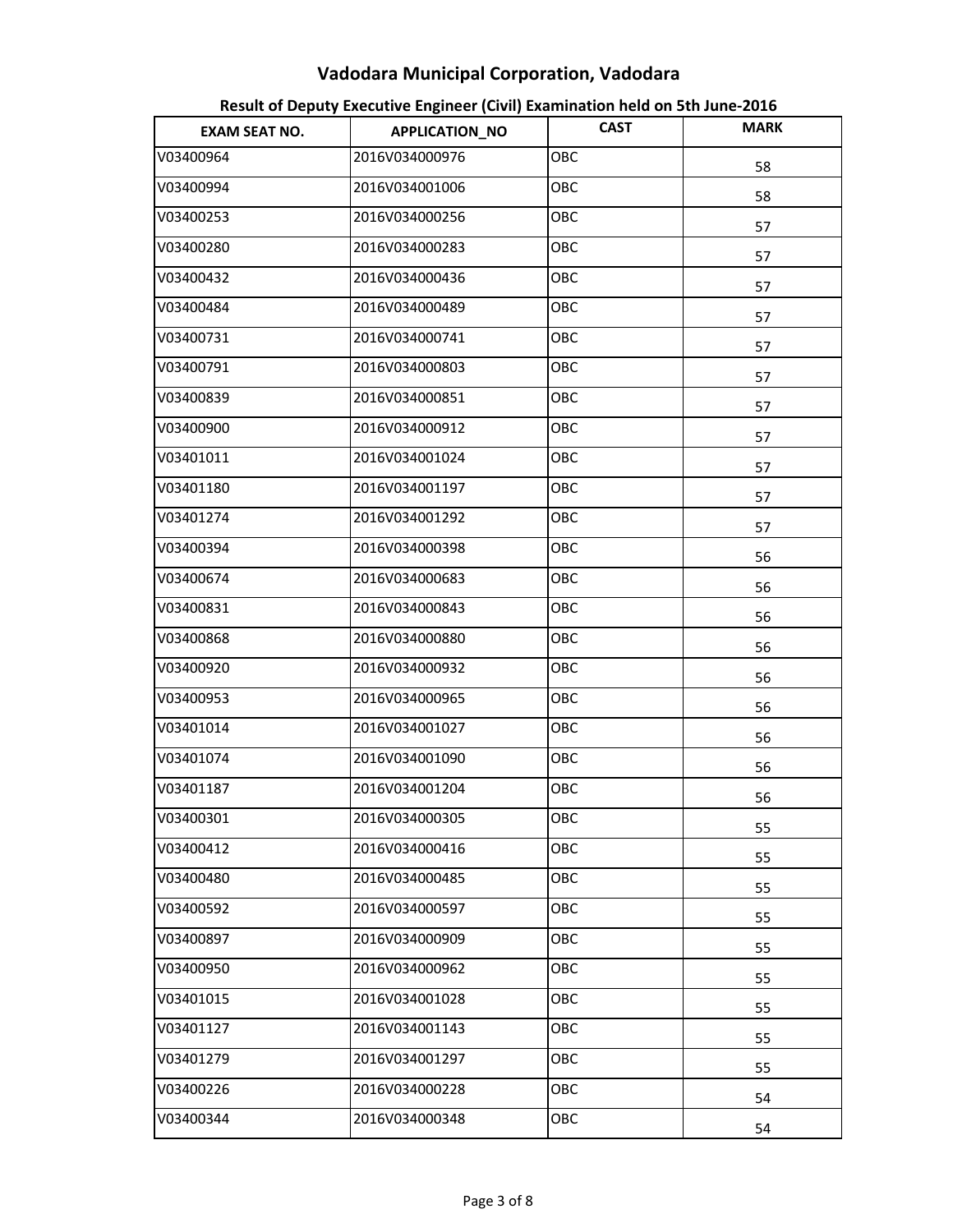| <b>EXAM SEAT NO.</b> | APPLICATION_NO | <b>CAST</b> | <b>MARK</b> |
|----------------------|----------------|-------------|-------------|
| V03400683            | 2016V034000692 | OBC         | 54          |
| V03400845            | 2016V034000857 | OBC         | 54          |
| V03400959            | 2016V034000971 | OBC         | 54          |
| V03401283            | 2016V034001301 | OBC         | 54          |
| V03400015            | 2016V034000015 | OBC         | 53          |
| V03400951            | 2016V034000963 | OBC         | 53          |
| V03400975            | 2016V034000987 | OBC         | 53          |
| V03401080            | 2016V034001096 | OBC         | 53          |
| V03401251            | 2016V034001269 | OBC         | 53          |
| V03400026            | 2016V034000026 | OBC         | 52          |
| V03400097            | 2016V034000098 | OBC         | 52          |
| V03400570            | 2016V034000575 | OBC         | 52          |
| V03400575            | 2016V034000580 | OBC         | 52          |
| V03400837            | 2016V034000849 | OBC         | 52          |
| V03400857            | 2016V034000869 | OBC         | 52          |
| V03401038            | 2016V034001052 | ОВС         | 52          |
| V03401102            | 2016V034001118 | OBC         | 52          |
| V03400208            | 2016V034000210 | OBC         | 51          |
| V03400317            | 2016V034000321 | OBC         | 51          |
| V03400531            | 2016V034000536 | OBC         | 51          |
| V03400591            | 2016V034000596 | OBC         | 51          |
| V03400684            | 2016V034000693 | OBC         | 51          |
| V03400733            | 2016V034000743 | OBC         | 51          |
| V03400816            | 2016V034000828 | ОВС         | 51          |
| V03401036            | 2016V034001050 | ОВС         | 51          |
| V03401143            | 2016V034001159 | OBC         | 51          |
| V03401168            | 2016V034001184 | OBC         | 51          |
| V03401267            | 2016V034001285 | ОВС         | 51          |
| V03401275            | 2016V034001293 | ОВС         | 51          |
| V03400228            | 2016V034000230 | ОВС         | 50          |
| V03400409            | 2016V034000413 | OBC         | 50          |
| V03400450            | 2016V034000455 | OBC         | 50          |
| V03400457            | 2016V034000462 | ОВС         | 50          |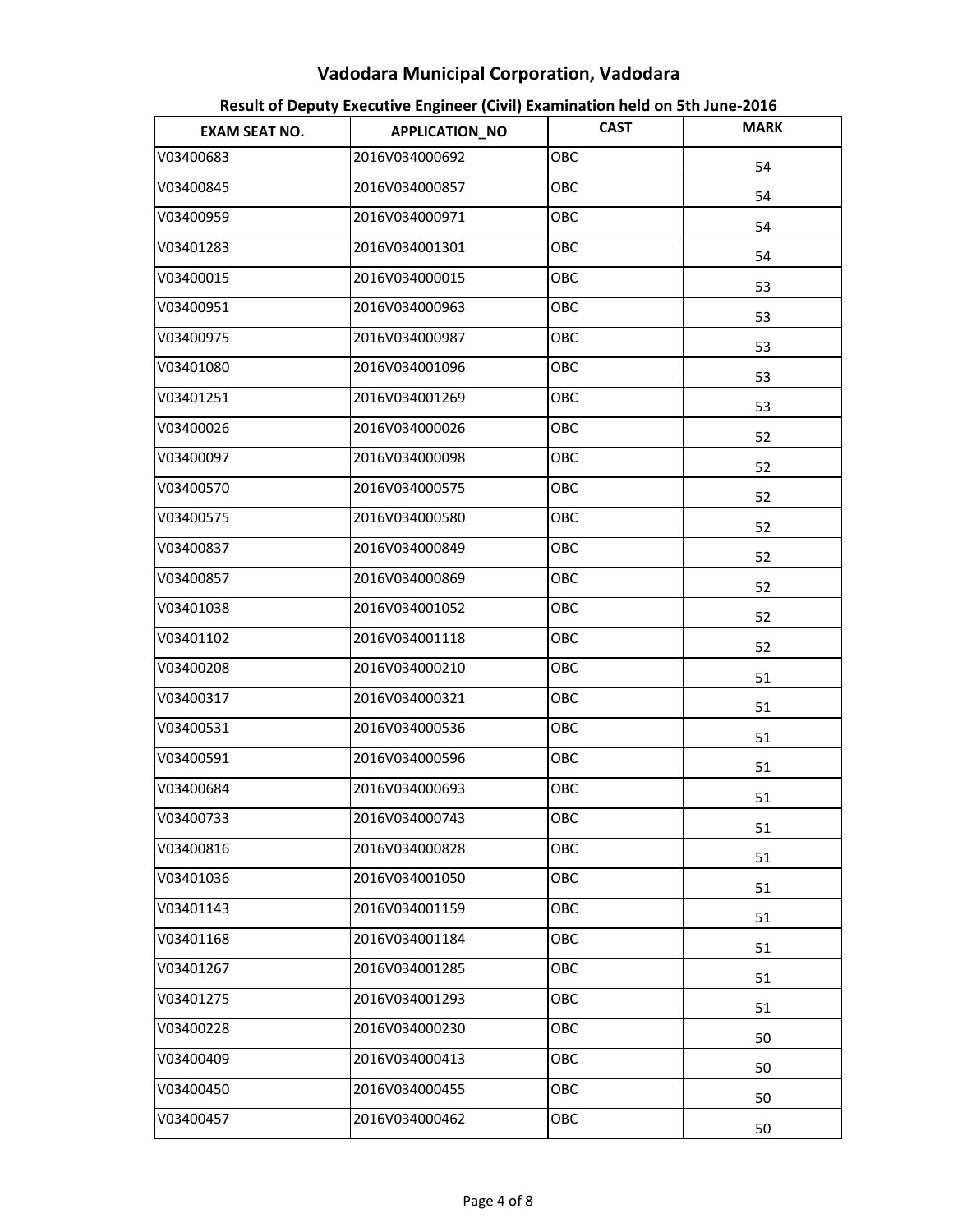| <b>EXAM SEAT NO.</b> | APPLICATION_NO | <b>CAST</b> | <b>MARK</b> |
|----------------------|----------------|-------------|-------------|
| V03400658            | 2016V034000667 | OBC         | 50          |
| V03400691            | 2016V034000700 | OBC         | 50          |
| V03400747            | 2016V034000759 | ОВС         | 50          |
| V03400756            | 2016V034000768 | OBC         | 50          |
| V03401208            | 2016V034001225 | OBC         | 50          |
| V03400144            | 2016V034000146 | ОВС         | 49          |
| V03400331            | 2016V034000335 | OBC         | 49          |
| V03400399            | 2016V034000403 | OBC         | 49          |
| V03400466            | 2016V034000471 | OBC         | 49          |
| V03400515            | 2016V034000520 | OBC         | 49          |
| V03400620            | 2016V034000628 | ОВС         | 49          |
| V03400671            | 2016V034000680 | OBC         | 49          |
| V03400819            | 2016V034000831 | OBC         | 49          |
| V03400886            | 2016V034000898 | OBC         | 49          |
| V03400928            | 2016V034000940 | OBC         | 49          |
| V03400934            | 2016V034000946 | OBC         | 49          |
| V03401026            | 2016V034001039 | OBC         | 49          |
| V03400028            | 2016V034000028 | OBC         | 48          |
| V03400061            | 2016V034000061 | ОВС         | 48          |
| V03400171            | 2016V034000173 | OBC         | 48          |
| V03400266            | 2016V034000269 | OBC         | 48          |
| V03400491            | 2016V034000496 | OBC         | 48          |
| V03400737            | 2016V034000749 | OBC         | 48          |
| V03400948            | 2016V034000960 | OBC         | 48          |
| V03401051            | 2016V034001066 | ОВС         | 48          |
| V03401148            | 2016V034001164 | ОВС         | 48          |
| V03401177            | 2016V034001193 | OBC         | 48          |
| V03401227            | 2016V034001244 | ОВС         | 48          |
| V03400455            | 2016V034000460 | OBC         | 47          |
| V03400520            | 2016V034000525 | ОВС         | 47          |
| V03400521            | 2016V034000526 | ОВС         | 47          |
| V03401265            | 2016V034001283 | OBC         | 47          |
| V03401277            | 2016V034001295 | ОВС         | 47          |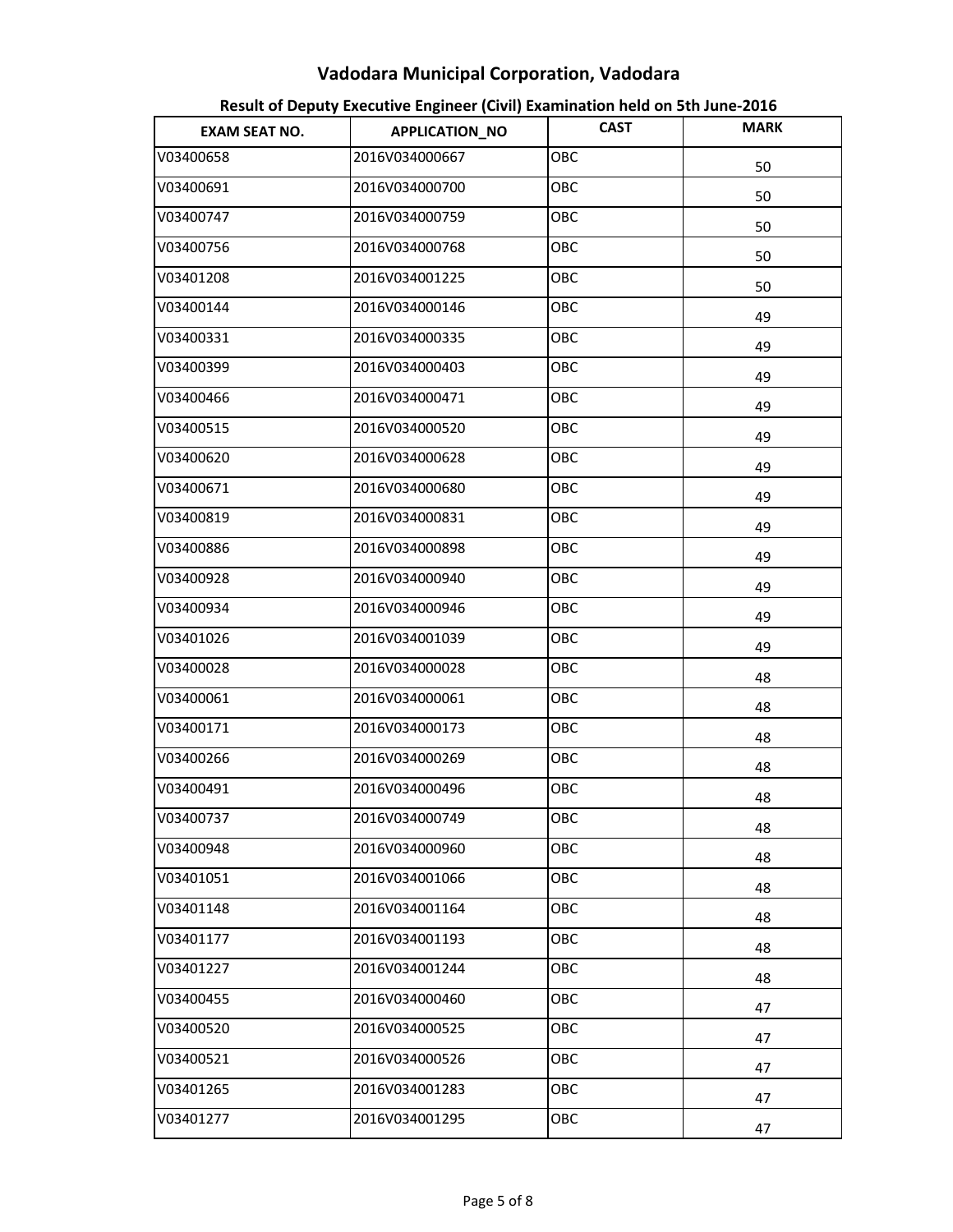| <b>EXAM SEAT NO.</b> | APPLICATION_NO | <b>CAST</b> | <b>MARK</b> |
|----------------------|----------------|-------------|-------------|
| V03400063            | 2016V034000063 | OBC         | 46          |
| V03400188            | 2016V034000190 | OBC         | 46          |
| V03400218            | 2016V034000220 | ОВС         | 46          |
| V03400305            | 2016V034000309 | OBC         | 46          |
| V03400516            | 2016V034000521 | OBC         | 46          |
| V03400552            | 2016V034000557 | OBC         | 46          |
| V03400631            | 2016V034000639 | OBC         | 46          |
| V03401151            | 2016V034001167 | OBC         | 46          |
| V03401316            | 2016V034001335 | OBC         | 46          |
| V03400029            | 2016V034000029 | OBC         | 45          |
| V03400802            | 2016V034000814 | ОВС         | 45          |
| V03400808            | 2016V034000820 | OBC         | 45          |
| V03400907            | 2016V034000919 | OBC         | 45          |
| V03400909            | 2016V034000921 | OBC         | 45          |
| V03401263            | 2016V034001281 | OBC         | 45          |
| V03400303            | 2016V034000307 | OBC         | 44          |
| V03400320            | 2016V034000324 | OBC         | 44          |
| V03400358            | 2016V034000362 | OBC         | 44          |
| V03400763            | 2016V034000775 | ОВС         | 44          |
| V03400851            | 2016V034000863 | OBC         | 44          |
| V03401236            | 2016V034001253 | OBC         | 44          |
| V03401299            | 2016V034001318 | OBC         | 44          |
| V03400065            | 2016V034000065 | OBC         | 43          |
| V03400330            | 2016V034000334 | OBC         | 43          |
| V03400363            | 2016V034000367 | OBC         | 43          |
| V03400415            | 2016V034000419 | OBC         | 43          |
| V03400542            | 2016V034000547 | OBC         | 43          |
| V03400564            | 2016V034000569 | ОВС         | 43          |
| V03400598            | 2016V034000603 | OBC         | 43          |
| V03400610            | 2016V034000617 | ОВС         | 43          |
| V03400833            | 2016V034000845 | ОВС         | 43          |
| V03400849            | 2016V034000861 | OBC         | 43          |
| V03401023            | 2016V034001036 | ОВС         | 43          |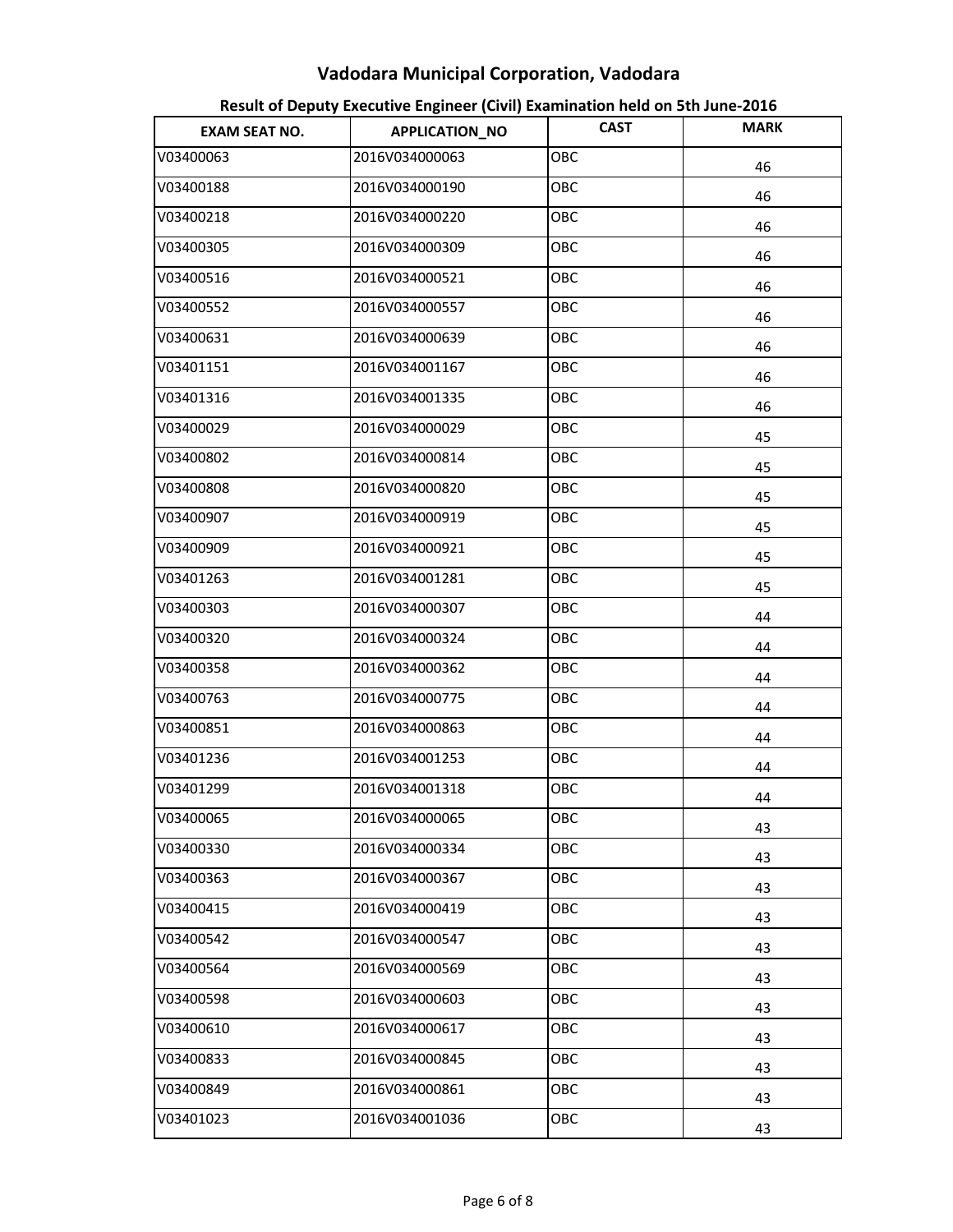| <b>EXAM SEAT NO.</b> | APPLICATION_NO | <b>CAST</b> | <b>MARK</b> |
|----------------------|----------------|-------------|-------------|
| V03401194            | 2016V034001211 | OBC         | 43          |
| V03401247            | 2016V034001265 | OBC         | 43          |
| V03401298            | 2016V034001317 | ОВС         | 43          |
| V03400059            | 2016V034000059 | OBC         | 42          |
| V03400155            | 2016V034000157 | OBC         | 42          |
| V03400349            | 2016V034000353 | ОВС         | 42          |
| V03400604            | 2016V034000610 | OBC         | 42          |
| V03400858            | 2016V034000870 | OBC         | 42          |
| V03400921            | 2016V034000933 | OBC         | 42          |
| V03401042            | 2016V034001056 | OBC         | 42          |
| V03401086            | 2016V034001102 | ОВС         | 42          |
| V03401090            | 2016V034001106 | OBC         | 42          |
| V03400451            | 2016V034000456 | OBC         | 41          |
| V03400659            | 2016V034000668 | OBC         | 41          |
| V03401065            | 2016V034001081 | OBC         | 41          |
| V03401128            | 2016V034001144 | OBC         | 41          |
| V03400803            | 2016V034000815 | OBC         | 40          |
| V03400872            | 2016V034000884 | OBC         | 40          |
| V03401091            | 2016V034001107 | ОВС         | 40          |
| V03401179            | 2016V034001196 | OBC         | 40          |
| V03401256            | 2016V034001274 | OBC         | 40          |
| V03400340            | 2016V034000344 | OBC         | 39          |
| V03400889            | 2016V034000901 | OBC         | 38          |
| V03401022            | 2016V034001035 | OBC         | 38          |
| V03401116            | 2016V034001132 | ОВС         | 38          |
| V03401136            | 2016V034001152 | ОВС         | 38          |
| V03401244            | 2016V034001262 | OBC         | 38          |
| V03401112            | 2016V034001128 | ОВС         | 37          |
| V03400638            | 2016V034000646 | OBC         | 36          |
| V03400001            | 2016V034000001 | ОВС         | 35          |
| V03400954            | 2016V034000966 | ОВС         | 33          |
| V03400257            | 2016V034000260 | OBC         | 32          |
| V03400269            | 2016V034000272 | ОВС         | 32          |